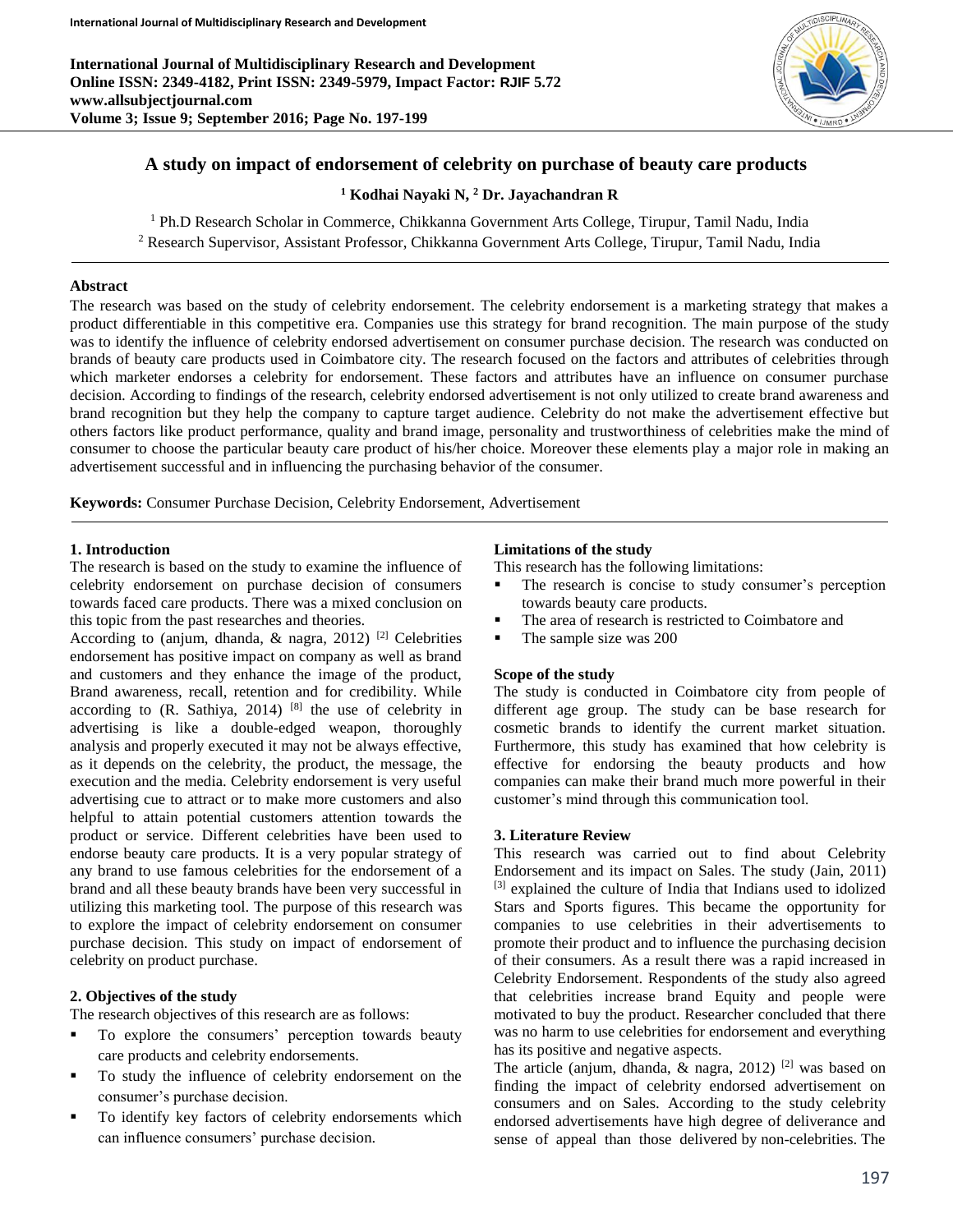study was based on both primary and secondary data, it has proved that celebrity endorsed advertisements are reliable and memorable to recall brand. The study concluded that Celebrity Endorsement if used effectively can make a positive impact in influencing the product demand and the brand image.

(Nelson & Gloria, 2012)<sup>[5]</sup> Focused celebrity endorsement on global perspectives as it is a communication strategy that promote goods and services in the society. Right choice should be taken to select celebrities for endorsing a brand, because celebrity endorsement can positively or negatively affect the image and productivity of an organization. Hence the researcher concluded that celebrity endorsement must be accompanied by powerful idea and effective positioning to promote the brand. The reason of this study was to highlight the marketing tool that has stolen the subject's attention that is Celebrity Endorsement.

The study  $(K.V., 2012)$  <sup>[4]</sup> explained that the successful endorsement of a brand depends on a condition that the image of a product should match with the image of celebrity. The researcher concluded that the purchase attitude of customer is influenced by the celebrity endorsement factors as well as quality and price. Thus, celebrity endorsement has a positive impact on customers. The purpose of the study was to find out the influence of Celebrity Endorsement on customer buying behavior. The researchers explained that celebrity endorsement is a technique to attract greater attention of audience.

The study (Ahmed, Mir, & Farooq, 2012) [1] presented printed advertisement to respondents that comprising celebrities, and analyzed that celebrity endorsement has positive influence in the customer buying behaviors and customers were motivated to purchase a product endorsed by celebrity. However customer also considered celebrity product association in their buying decision. Celebrity endorsement is a way of brand communication through which celebrities endorse the brand by transferring their personality, status in the society.

According to the study (OGUNSIJI, 2012)<sup>[6]</sup> celebrity endorsement is a marketing tool that create a point of differentiation among the different brands and also niche in the market. There must be a match between the image of the endorser and the brand. In addition endorsed brands convey the uniqueness of product to the audiences. They effectively utilize all elements in the communication and deliver the brand message reach to the target market successfully. The research was conducted to find the influence of celebrity endorsement on consumer buying behavior. It was concluded that celebrity endorsement has a positive visibility to the product endorsed, and Celebrities are the easiest way to appeal the customers. Although the mismatch between celebrity and the product may affects the effectiveness of advertisement.

The study (Ravindran, 2012)  $^{[7]}$  proved that celebrities encourage positive attitude towards the advertisement and brand regardless of the number of endorsements.

Table 1: Factors influencing the purchase of beauty care products

| <b>Particulars</b> | <b>No. of Respondents</b> | Percentage |
|--------------------|---------------------------|------------|
| Ouality            |                           |            |
| Past Experience    |                           | 13.5       |
| Fragrance          |                           | 28.5       |
| <b>Brand Image</b> |                           | 24.5       |
| Price              |                           | 6.5        |
| Total              |                           |            |

## **Interpretation**

Out of 200 respondents, 28.5 percentage of respondents are influenced by Fragrance, 27 percentage of respondents are influenced by Quality, 27 percentage of respondents are influenced by Brand Image, 13.5 percentage of respondents are influenced by Brand Image and 6.5 percentage of responses are influenced by price.

## **4. Conclusion**

The study is conducted in Coimbatore city; the aim was to analyze the influence of celebrity endorsed advertisements on consumer purchase decision. Through the findings of the study and pie chart representation, it is found that celebrity endorsement is a powerful marketing tool which is always a centre of attraction to most of the consumers. Consumers perceive celebrity endorsed advertisement positively as compare to non-celebrity ads. According to the respondents celebrity endorsed advertisement are more reliable than noncelebrity endorsed advertisement due to which they preferred trustworthiness of celebrity to be the influencing factors in their mind. Therefore through this feature celebrities deliver their image to the target market effectively. Celebrities attribute are the key components on the basis of which they are chosen as an endorser. Consumers always try to choose the product that matches with his/her image that is why majority

of the respondent preferred style and attractiveness of the celebrity that influence their purchase decision and increase the effectiveness of the celebrity endorsed advertisement. According to the respondents it is concluded that celebrity endorsed advertisements have the influence on their purchase decision.

## **5. References**

- 1. Ahmed A, Mir FA, Farooq O. Effect of Celebrity Endorsement on Customers' Buying Behavior; a Perspective from Pakistan. Interdisciplinary Journal of Contemporary Research in Business, 2012.
- 2. Anjum D, Dhanda SK, Nagra S. Impact of Celebrity Endored Advertisments on Consumers. Asia Pacific Journal of Marketing and Mangement review, 2012.
- 3. Jain DV. Celebrity Endorsement and its impact on sales: A Research Analysis carried out in India. Global Journal of Management and Business Research, 2011; 0975-5853.
- 4. KV, DG. Effects of Celebrity Endorsement on Consumer Buying Behavior and Branding of a Brand. Zenith International Journal of Business Economics & Management Research. 2012; 2249-8826.
- 5. Nelson O, Gloria OT. The Dysfunctional and Functional Effect of Celebrity Endorsement on Brand Patronage.